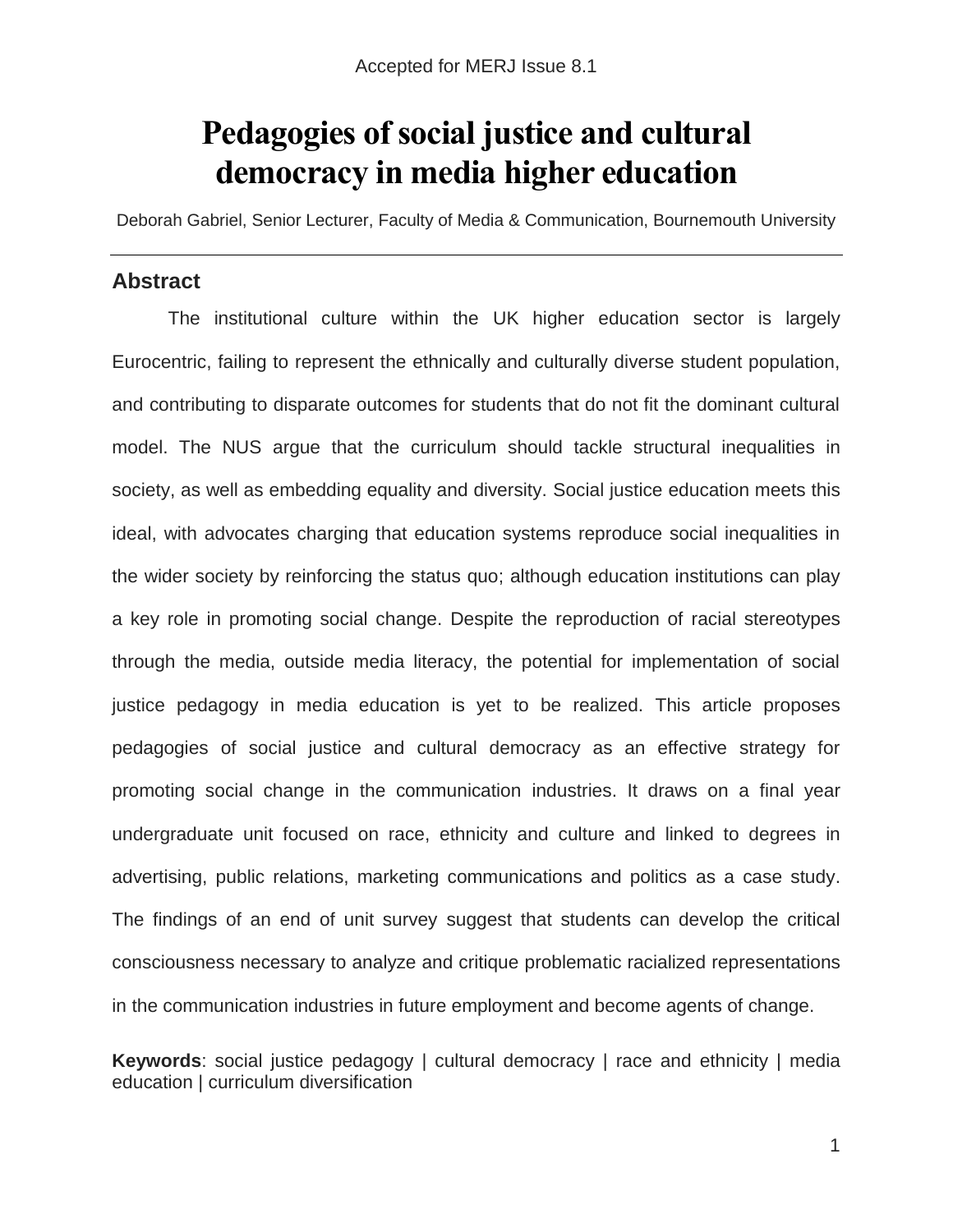# **Introduction**

Student populations have increased in ethnic diversity in recent years. For the 2013/14 academic year, 20.4 per cent of first year undergraduate and postgraduate students in the UK were from a <sup>i</sup>BME background (HESA, 2015). By comparison, for the 2004/5 academic year, people from BME backgrounds accounted for just 16 per cent of the UK student population (Sims, 2007). In general, racialized minority communities have higher participation rates than their White counterparts (Connor et al., 2004; Sims, 2007). Despite this increased diversity, the institutional culture within higher education institutions has changed very little, contributing to disparate experiences and outcomes for students that do not fit the dominant cultural model that is largely Eurocentric (Aldridge, 2000; Mighty, 2001). The NUS (2012) argue that 'liberation', in terms of actively working to challenge and tackle structural inequalities in society, should be embedded into the curriculum alongside equality and diversity.

Structural inequalities based on intersectional experiences of race, ethnicity and culture exist across public and private sector organisations, including the media and creative industries. It is my position that in media education, the curriculum should include liberation strategies to enable students to develop the knowledge and cultural competencies necessary to become agents of change, enhancing communications practice when they take up employment.

This article discusses a curriculum 'liberation strategy' I developed based on pedagogies of social justice and cultural democracy as powerful, complementary forces for social change. It draws on a case study of a final year undergraduate optional unit I created for Corporate Marketing Communications degrees in advertising, public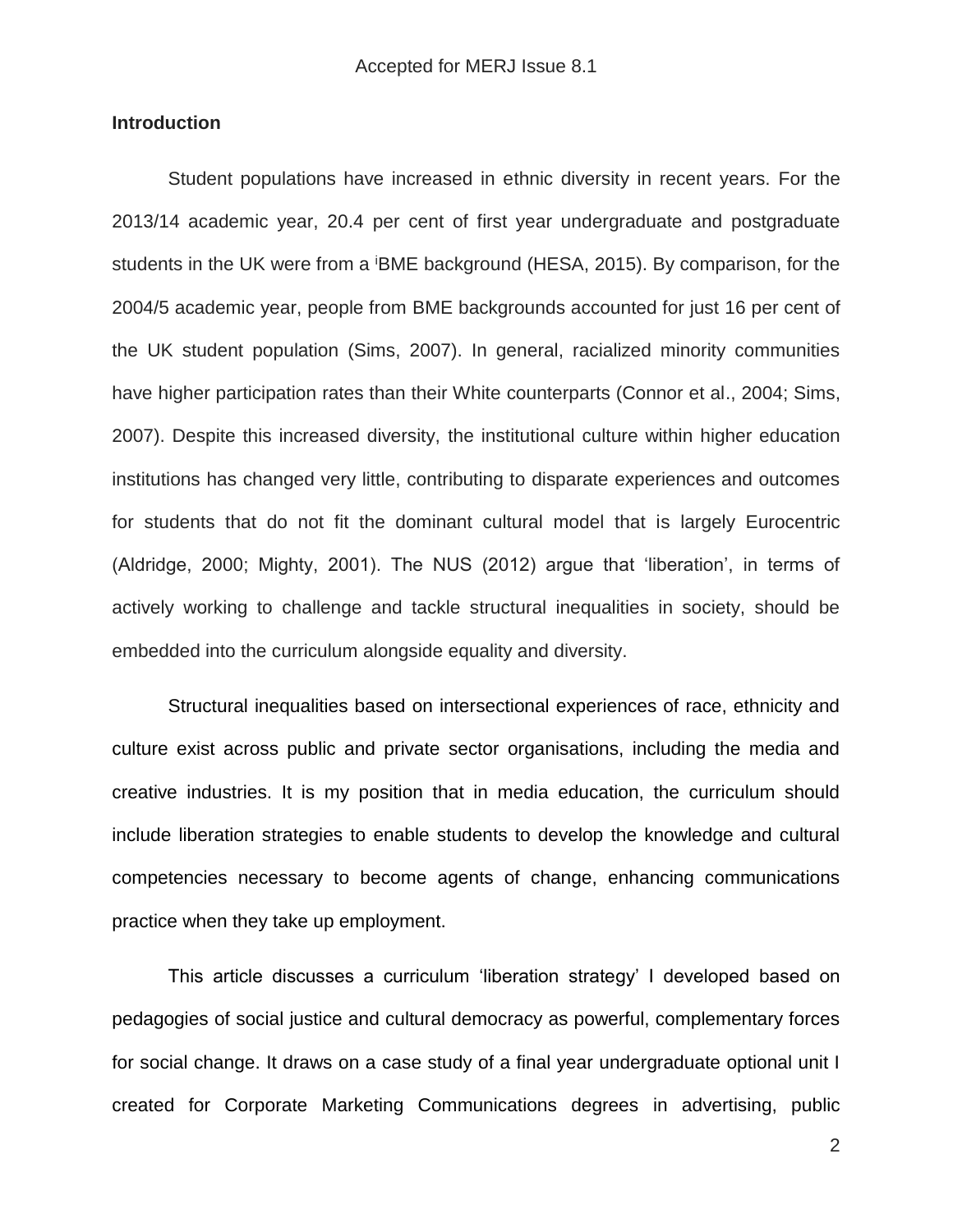relations, marketing communications and politics called Media Inequality. The unit critically examines the processes through which social inequalities are maintained and perpetuated in and through the media, through the lens of race, ethnicity and culture, with centralised analysis around whiteness. The findings of a small-scale student survey are used to evaluate perceptions of their cultural competencies and perceptions of their potential to contribute to positive changes in the communication industries.

## **Background**

The curriculum represents a key terrain for ongoing struggles for inclusion and equality. Scholars and activists argue that the ideological and philosophical assumptions that underpin higher education and shape the institutional culture within it — including mainstream curricula, are largely drawn from the socio-historical experiences of White middle and upper class males (Aldridge, 2000; Blay, 2008; Darder, 1994; Mighty, 2001) through theories that are presented as 'THE objective, unbiased truth' (Mighty, 2001:4). The academic environment therefore privileges predominantly White middle and upper class males, while marginalizing people from racialized minority backgrounds, women and the working classes.

Diversifying the curriculum and democratizing the cultural environment has broader institutional and societal benefits beyond promoting equality and inclusion. Firstly, it ensures that all students develop the cultural competencies necessary to access global career opportunities within increasingly internationalized labour markets. Furthermore, studies show that students that are exposed to diverse cultures and perspectives are better motivated and prepared to participate more fully in civic life. Interactions and experiences on campus can lead to significant changes in attitudes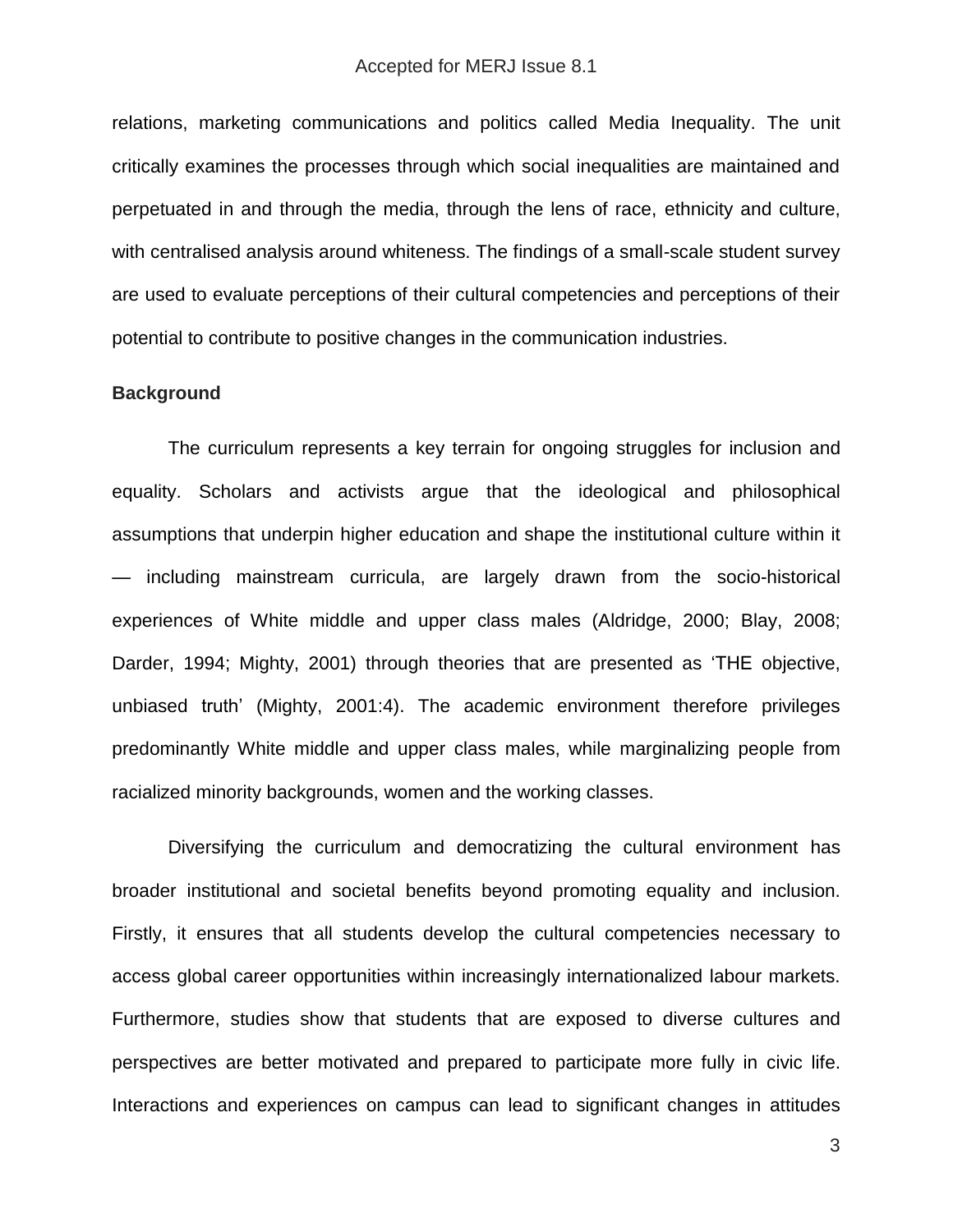towards inequality, prompting greater involvement in community and political issues (Bowman, 2011). Promoting civic responsibility and engagement is of paramount importance as British society continues to become more ethnically and culturally diverse, with the impact of globalization directly affecting the labour market and transnational movement of capital (Sims, 2007).

Social justice pedagogy is concerned with creating educational environments 'conducive to engaged, critical and empowered thinking and action' (Hackman, 2006:103). Cultural democracy is based on the principle that all ethnic and cultural groups should 'be active participants in the world with an equal right to the cultural, economic and political power available within society' (Aldridge, 2000:103). In the context of higher education this means including and valuing 'the complexity and variety of views which have shaped the boundaries of knowledge' and 'expands rather than restricts our view of the world' (ibid.;101). A culturally democratic approach necessitates questioning how race, ethnicity and culture shape institutional environments through language, professional practice and social norms.

Higher education institutions can make an important contribution to promoting social change in society by preparing students of all ethnic backgrounds to be informed citizens in a diverse world, for which they require cultural competence. Cultural competence is defined as 'a set of congruent behaviours, attitudes and policies that come together in a system, agency or among professionals [that enable them] to work effectively in cross-cultural situations' (Cross et al., 1989). People of colour often develop bicultural competence independently of educational environments because they are constantly dealing with the divergence between their own constructions of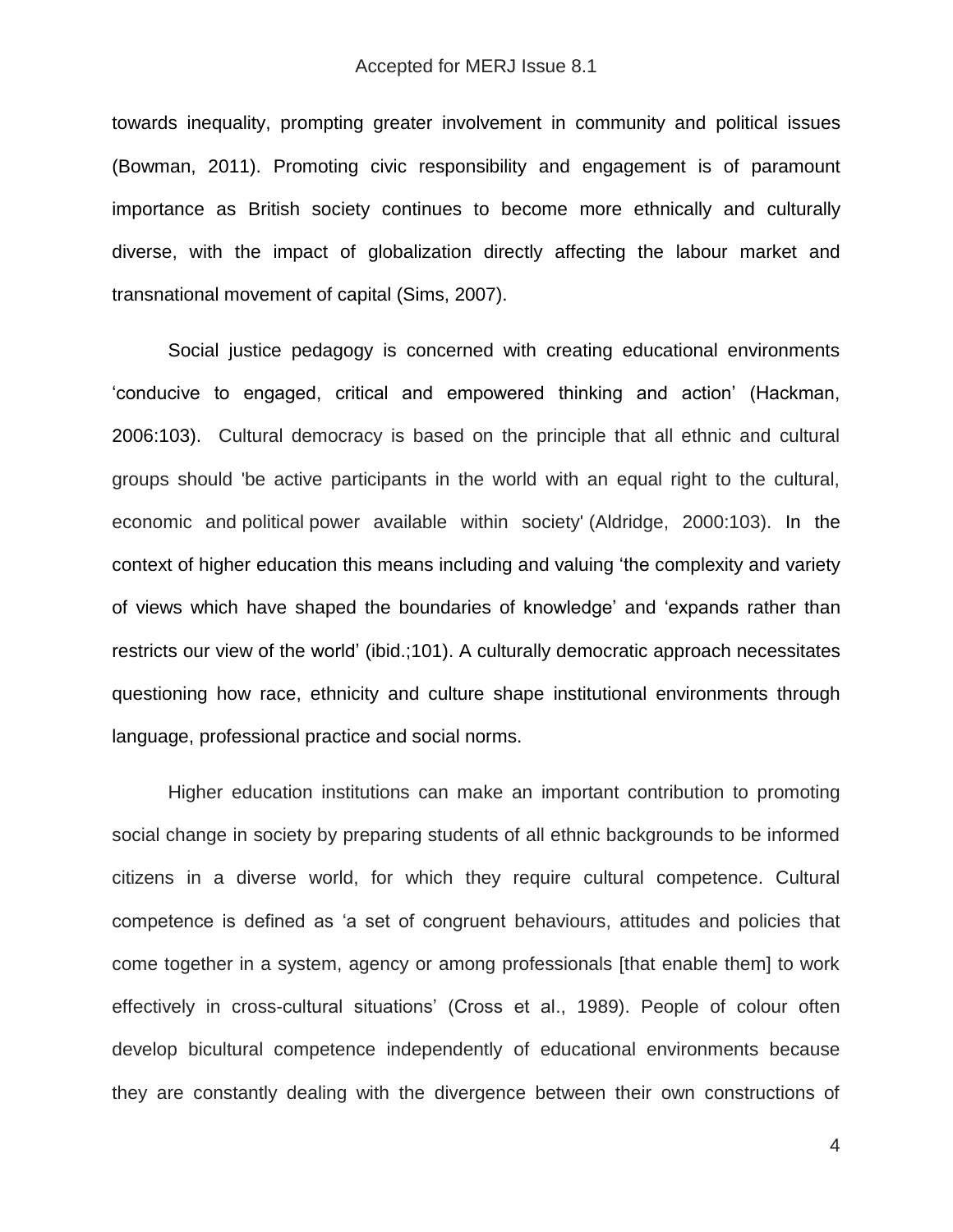identity and the stereotypical representations of racialized identity that confront them in their everyday lives (Alfred, 2001), in and through the media, through popular culture and in their interactions with others. Valuing cultural competence in higher education demonstrates recognition that psychological growth is equally as important as the acquisition of knowledge in relation to learning (Amico, 2015).

Patrick Blessinger (2016), Chief Research Scientist for the International Higher Education Learning and Teaching Association, observes that inclusion and diversity in higher education has become a priority on the global education agenda. The current momentum is driven by globalization and internationalization as key forces and further spearheaded by mass social movements and the UN Declaration of lifelong learning as a human right. In the UK, The Equality Act 2010 set out the Government's Equality Strategy for building a fairer Britain, identifying a pressing need to address the causes of inequality. However, progress on equality has stalled in recent years and in some areas has begun to reverse, despite increased legislation and regulation (HM Government, 2010). Therefore, In August 2016, the Government announced an audit to tackle racial inequalities in public services with the aim to end disparities. The Higher Education Green Paper provides a focus on students from racialized minority backgrounds, with the intention of increasing the number attending university by 20 per cent. Finally, OFFA strategic guidance 2017-18 calls on institutions to identify and address trends in BME student admissions, continuation rates and degree attainment. Given these global and national imperatives, it is my contention that teaching can play a more significant role both in promoting the success, retention and progression of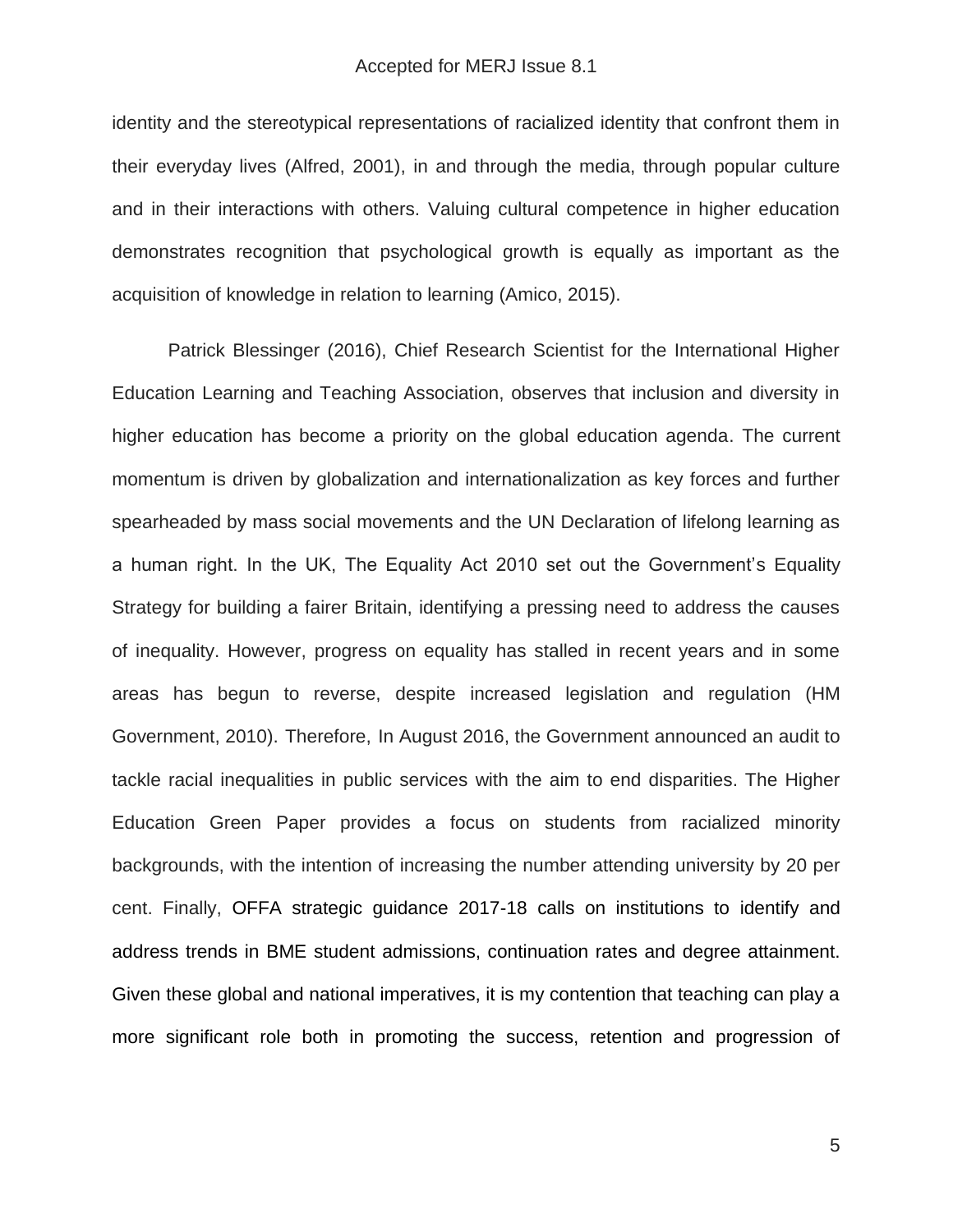students of colour, and in helping to promote social change in communications practice by challenging problematic representations of people of colour.

Social justice educators argue that education systems largely exist to preserve the status quo and accordingly reproduce and perpetuate the values and practices of the dominant culture. Education is perceived as a site where democratic ideals should be embraced and practiced with the aim of bringing about social change in society (Mthethwa-Sommers, 2014). The author posits that a range of theories align with social justice education, such as critical, critical race, postmodern, post-structural, feminist etc. but that two common ideas in the theories serve as the operational definition. The first is recognition that education systems confer privilege for members of the dominant group and disadvantage for minoritized groups and the second is advocacy for social transformation to create more just societies (ibid.;) The Media Inequality unit is focused on social justice education centred around race, ethnicity and culture in communications practice and incorporates critical race theory, Whiteness and Black feminism as key conceptual approaches. Bell et al. (2007:123) assert that incorporating racism and White privilege into curriculum design can enable students from all ethnic backgrounds 'to develop a more sophisticated understanding of racism' where the knowledge acquired can support future work around anti-racist strategies. However, this is discussed in relation to anti-racist education, rather than discipline-specific subjects like media. Culturally relevant pedagogical approaches have been acknowledged for their role in helping to prepare students for change in their communities and the broader society' (Espositio and Swain, 2009:38). However, while it is acknowledged in social justice education literature that the media is a key site of socialization and can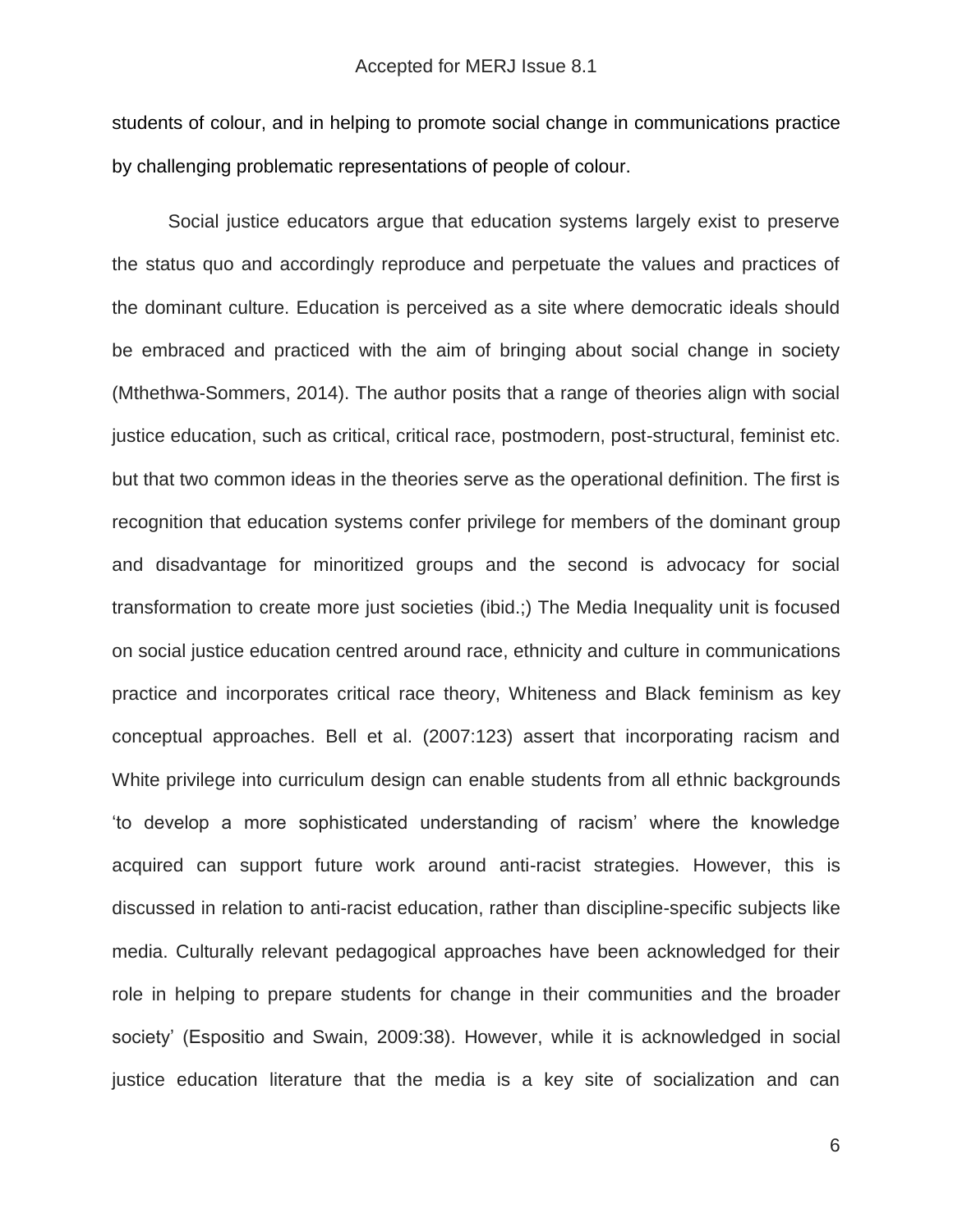perpetuate racial stereotypes (Bell et al., 2007), discussion on adopting social justice pedagogy within media higher education is largely absent, although Scharrer and Ramasubramanian (2015), in reference to the secondary education sector, acknowledge that there is a role for media literacy education in helping to address stereotypical representations perpetuated in and through the media. This article therefore advocates the integration of social justice pedagogy into media higher education as a new approach to promote social change within the communication industries. It presents the Media Inequality Unit as a case study of how media higher education can better meet student needs and the contemporary demands of higher education through the frameworks and pedagogies of social justice and cultural democracy.

## **Designing Teaching for Social Change**

Media Inequality, a final year undergraduate optional unit, is set against a background of demographic changes relating to the racial, ethnic and cultural mix within the UK and other western societies, which has had a profound impact on consumer lifestyles and behaviour. However, inequalities linked to race, ethnicity and culture persist within media and communications practice, particularly around issues of representation. For example, in the advertising industry, scholars have argued that people of colour are under-represented in advertisements and that there is disparity in terms of how different ethnic groups are represented. Whites are more often portrayed in a wider variety of contexts and associated with high economic status, while racialized minorities tend to be cast in lower status and background roles (Crucefix, 2013; Martin, 1993; Seiter, 1990; Taylor, 1997). The literature asserts that people of colour are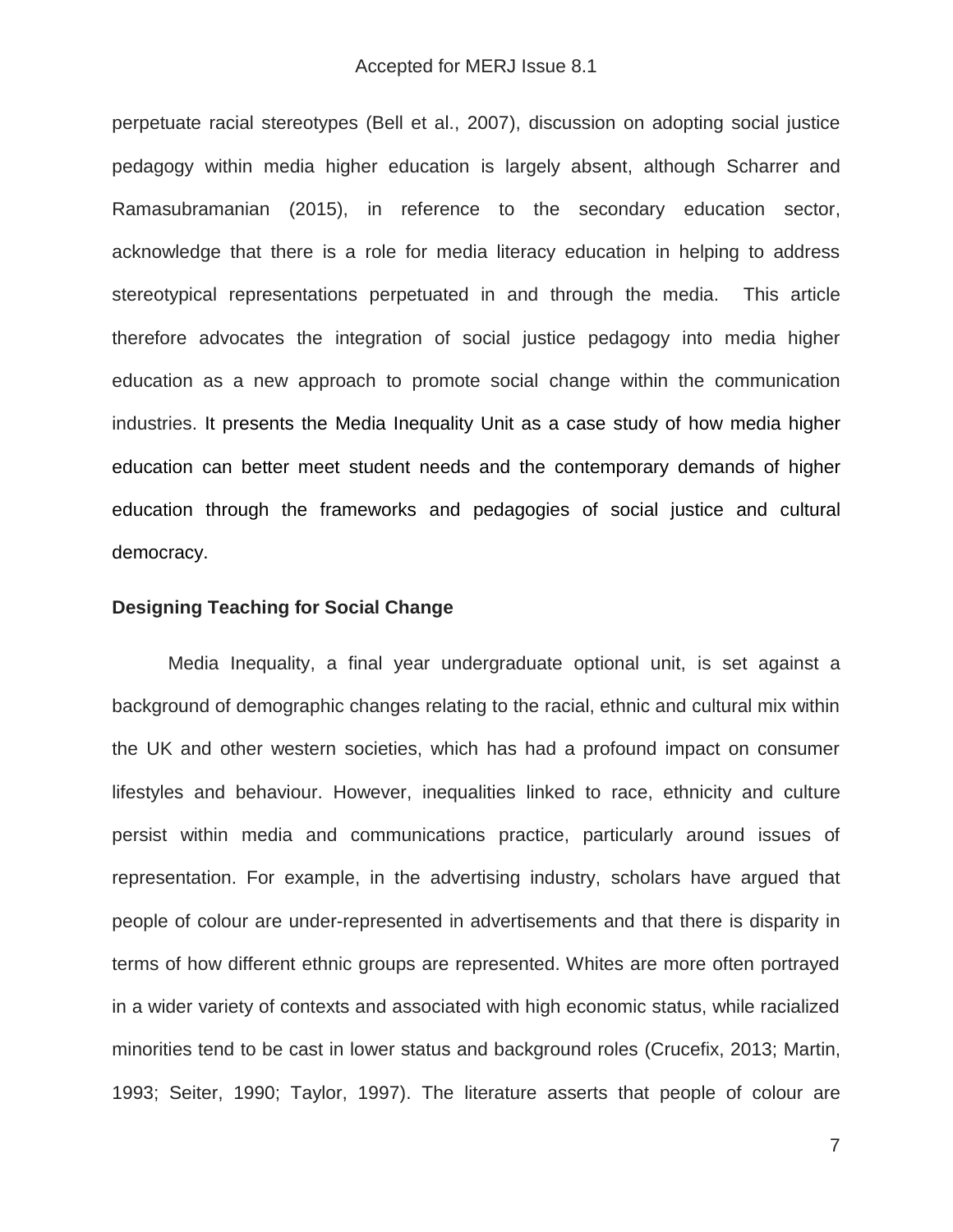subject to stereotypical representations linked to historical racist ideologies. As an example, in 2014, London estate agent Strutt and Parker produced a poster advertisement featuring a Black male dancer called Mark, in full pose on the left with the caption: 'Some Notting Hill folk were born to dance' and a suited White male called Jeremy on the right with the caption: 'Others to sell flats' (Palmer, 2014). The images and text reproduce stereotypes that echo racist ideologies from the  $18<sup>th</sup>$  century that present White Europeans as intellectually superior to people of colour and Black Africans as innately athletic and intellectually inferior to Whites (Eze, 1997). The rationale for this unit is therefore to help students critically engage with contemporary issues around race, ethnicity and culture and their relationship with power across different media forms and to help them develop cultural competencies that can be applied in a professional context to industry. This unit is designed to help students develop critical understandings of historical and contemporary debates on the dynamics of race, ethnicity and culture in the communication industries, focusing on topical issues and interrogating different areas of communications practice. The assessments: a 10 minute video presentation and 4000-word industry report, have been especially designed to help students develop the confidence and skills to clearly articulate issues around communications practice, and to advance solutions across a range of industries.

In designing the new unit I was mindful of the varying ways in which students learn, from surface learning to deep learning. I was keen to design learning that encourages students to take the deeper approach as advocated by Biggs and Taggs (2003). I therefore structured the unit content into three key areas with the aim of making explicit the incremental stages of the learning process: 1) developing conceptual and theoretical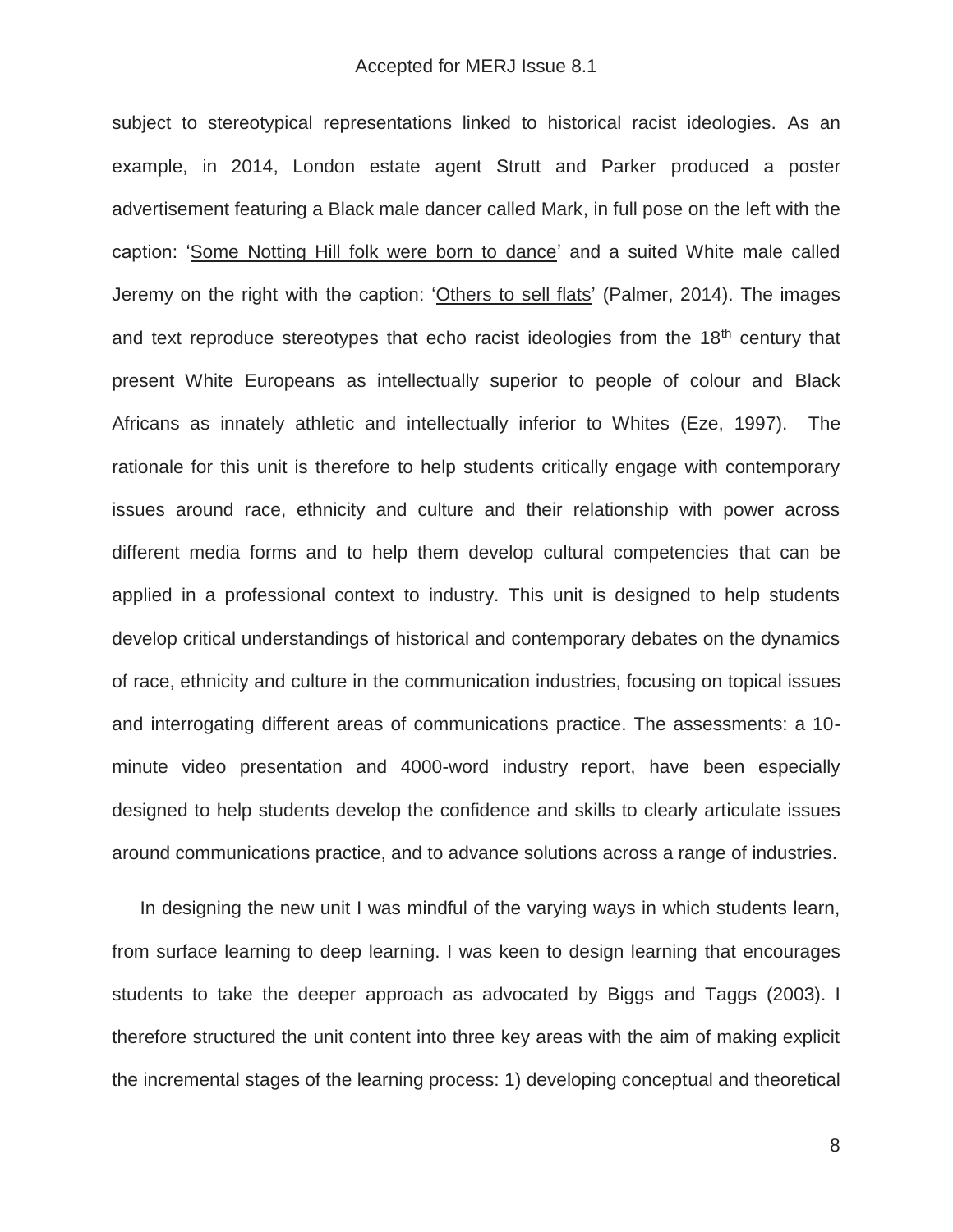knowledge as tools for critical analysis; 2) understanding the key contemporary topical issues and debates and 3) applying both to the third area, communications practice. Having previously taught on other final year units (social communication and political journalism) I gained a strong sense of where students' interests lie and this guided me in the selection of the topical issues. I felt that including topics of interest to students would encourage them to be more reflective learners. Encouraging students to be more reflective helps them to relate learning to their own reality and to abstract meaning from the learning activity (Brockbank and Mc Gill, 1998). I also adopted a dialogical approach by including class discussions within seminars as a means of helping students better understand themselves and their relationships with others, encouraging selfdevelopment. Dialogical pedagogy involves the teacher and learner learning together, searching for the truth and experiencing intellectual growth (Jackson, 2008). The learning outcomes were carefully constructed to be consistent with outcomes for the development of cultural competence as outlined by Amico (2015:26), who suggests that such outcomes should include:

- Understanding culture as a social construct that extends beyond race and ethnicity.
- Being able to deconstruct dominant ideologies and to understand their impact on racialized groups.
- Being able to analyse and critique issues around race, ethnicity and culture.
- Being able to deconstruct dominant group privilege and to understand how their own lives and others are impacted by prejudice and racism.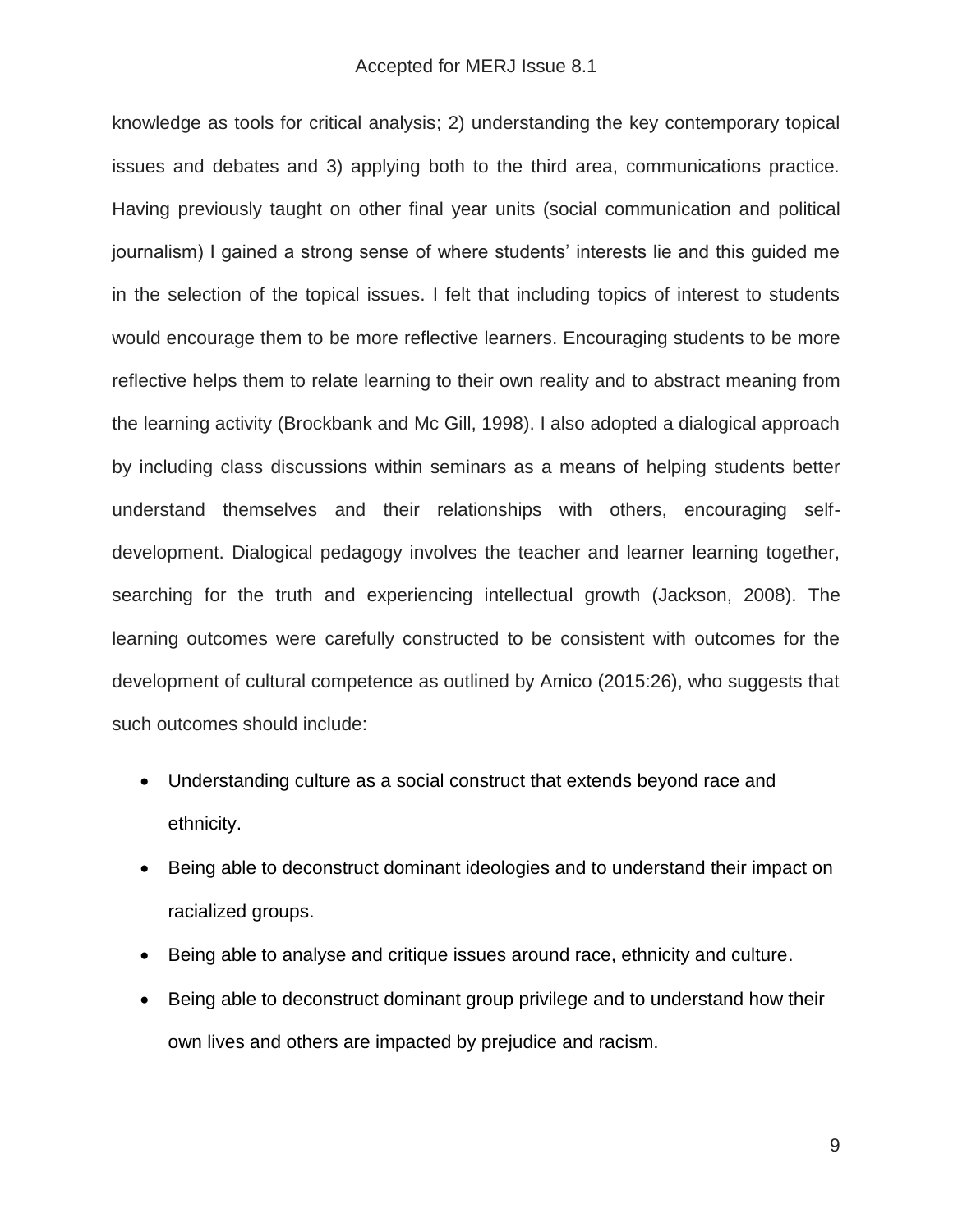I feel that Media Inequality will benefit students by enhancing their learning experience in a number of ways. My teaching practice aims to deliver transformational education by diversifying the curriculum and democratizing the cultural environment in which learning and teaching takes place. I believe that students of colour and international students especially, will benefit from the additional measures to promote inclusion and equality through a culturally democratic approach. Furthermore, the unit has been designed to help all students develop cultural competencies in communications practice both through oral and written skills. This is embedded throughout the three incremental stages of learning involving critical scholarship, engaging with contemporary debates through lectures and seminars, and through assessment. These new skills will greatly benefit students both in terms of promoting deep learning and in terms of increasing their employability. Learning and teaching methods were designed to fulfil the key aims of social justice pedagogy, which is helping students develop:

…critical analytical tools necessary to understand oppression and their own socialization within oppressive systems, and to develop a sense of agency and capacity to interrupt and change oppressive patterns and behaviours in themselves and in the institutions and communities of which they are a part. (Bell, 2007:2).

Media Inequality ran for the first time in the first semester of the 2016/17 academic year with 21 students and two seminar groups. In week three of the 13-week unit, a BBC Radio Solent reporter attended one of the teaching sessions to record interviews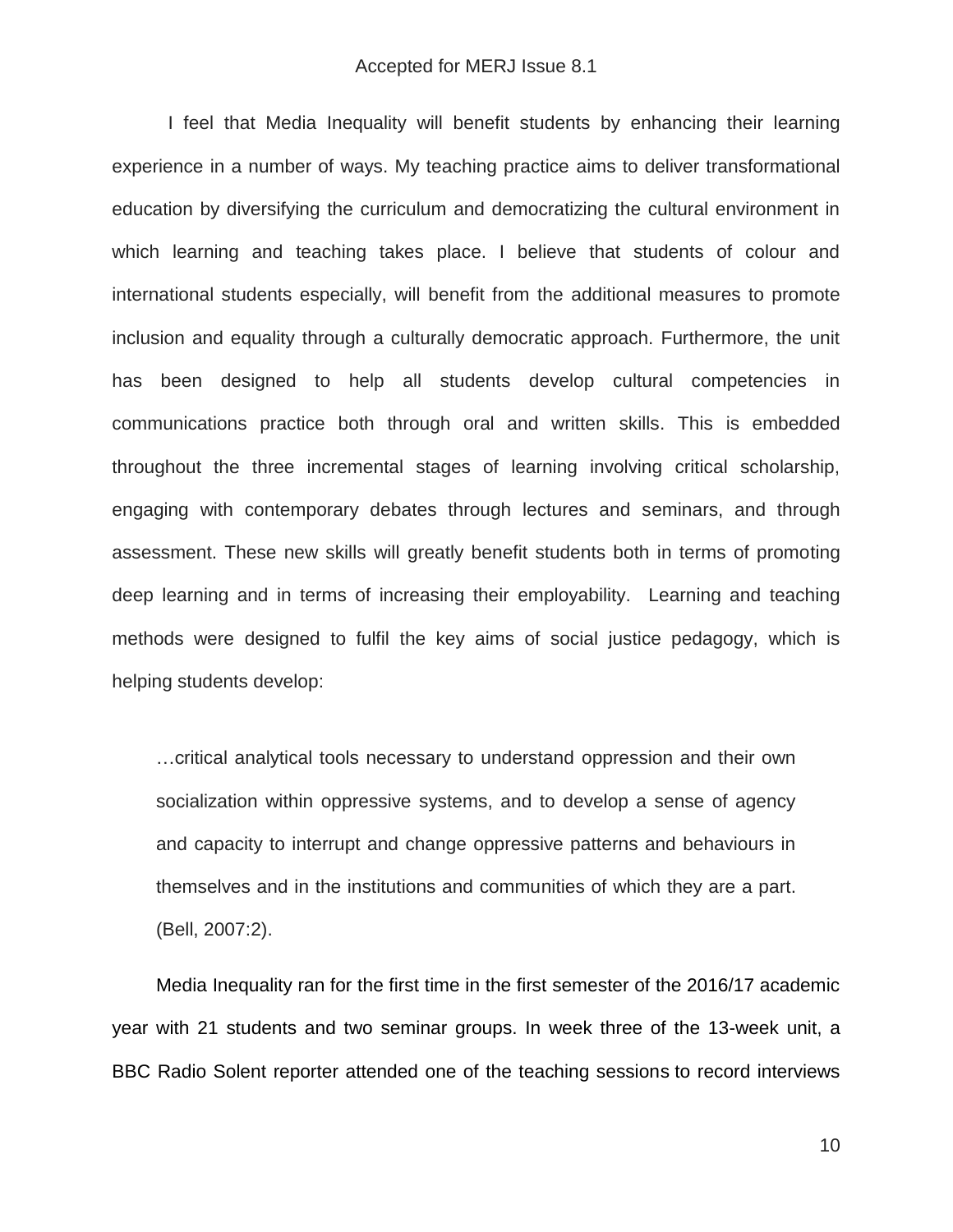for the Breakfast Show on how the unit can help bring positive changes to the advertising industry. Two students volunteered to take part in the interviews, while the remaining students contributed to the show by helping to select the adverts to be featured and providing feedback on the script which I created. They also became the audience during the recording of the show, helping to create the atmosphere of a live studio discussion. The key aim of incorporating the radio show into the unit was to help students prepare for a video presentation assessment that requires them to discuss topical issues in the media relating to race ethnicity and culture. By taking part in the development of the radio programme, students underwent the process of unpacking complex issues using specific examples, drawing on critical theories and articulating problems from an informed position. By participating in a radio show broadcast to thousands of listeners, this exercise helped students recognise how they can become agents of change, by raising awareness of problematic issues around race and representation with the aim of generating greater understanding and broadening people's perspectives. The assessments were carefully designed to meet a goal of social justice pedagogy: helping students to develop agency and resistance. A key principle of this approach is the belief that students can become agents of change and that '…people in both advantaged and targeted groups have a critical role to play in dismantling oppression and generating visions for a more socially just future' (Bell, 2007:13).

# **Evaluating Teaching for Social Change**

Given the overall aims of the unit in terms of the development of cultural competencies and promoting social change in communications practice; I developed an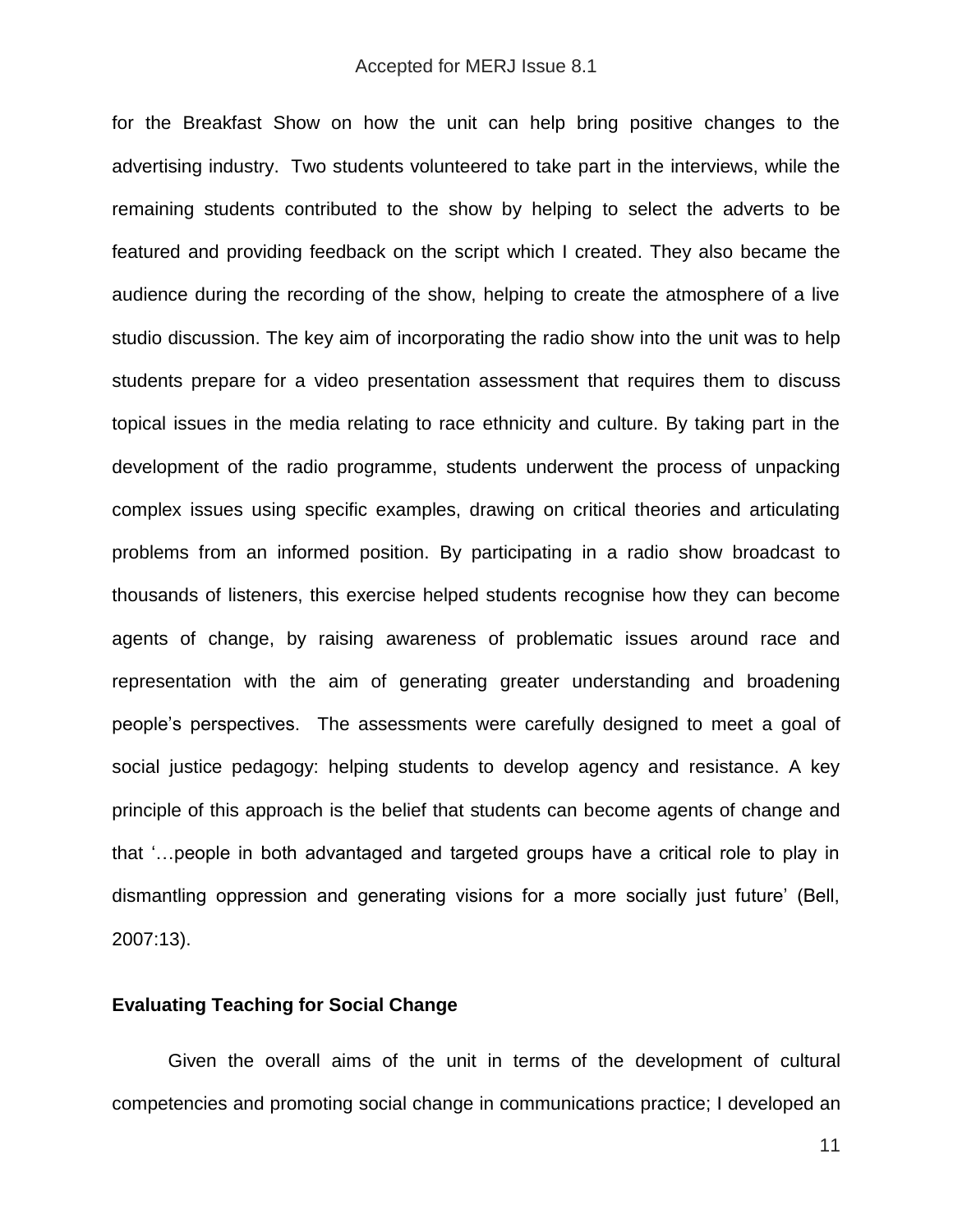end of unit survey to evaluate student perceptions of their cultural competencies and their potential to contribute to positive changes in the communication industries. Key ethical issues that arise when researching students relate to consent and confidentiality. Students may feel compelled to take part in the research because of the teacher/student relationship and may be concerned that if they take part that they can be identified, which could negatively impact the teacher/student relationship. To address these concerns the online survey was designed to be completely anonymous to ensure privacy and protect student identities from the onset. An introduction to the survey fully explains its purpose and aims and emphasises participation is totally voluntary and not linked in any way to assessment. The survey was approved by the Social Sciences and Humanities Research Ethics Committee and received a respectable response rate of 62 per cent. Figures for average survey responses vary tremendously. Comparable figures for higher education suggest between 16 and 38 per cent (Nottingham University), 27.7 per cent (Manchester University), while the HEA (2016) student academic experience survey had a response rate of 20 per cent.

#### **Findings**

Overall, responses to the end of unit survey demonstrate that all students had self-perceptions of high level understandings of dominant ideologies, theories on race, ethnicity and culture and White privilege, and felt more culturally competent than they did before completing the course. The questions were designed to evaluate the degree to which the desired outcomes for cultural competence have been met (questions one to five) and to evaluate whether a key aim of social justice pedagogy has been met (question six) developing a sense of agency (Bell, 2007). The first question was based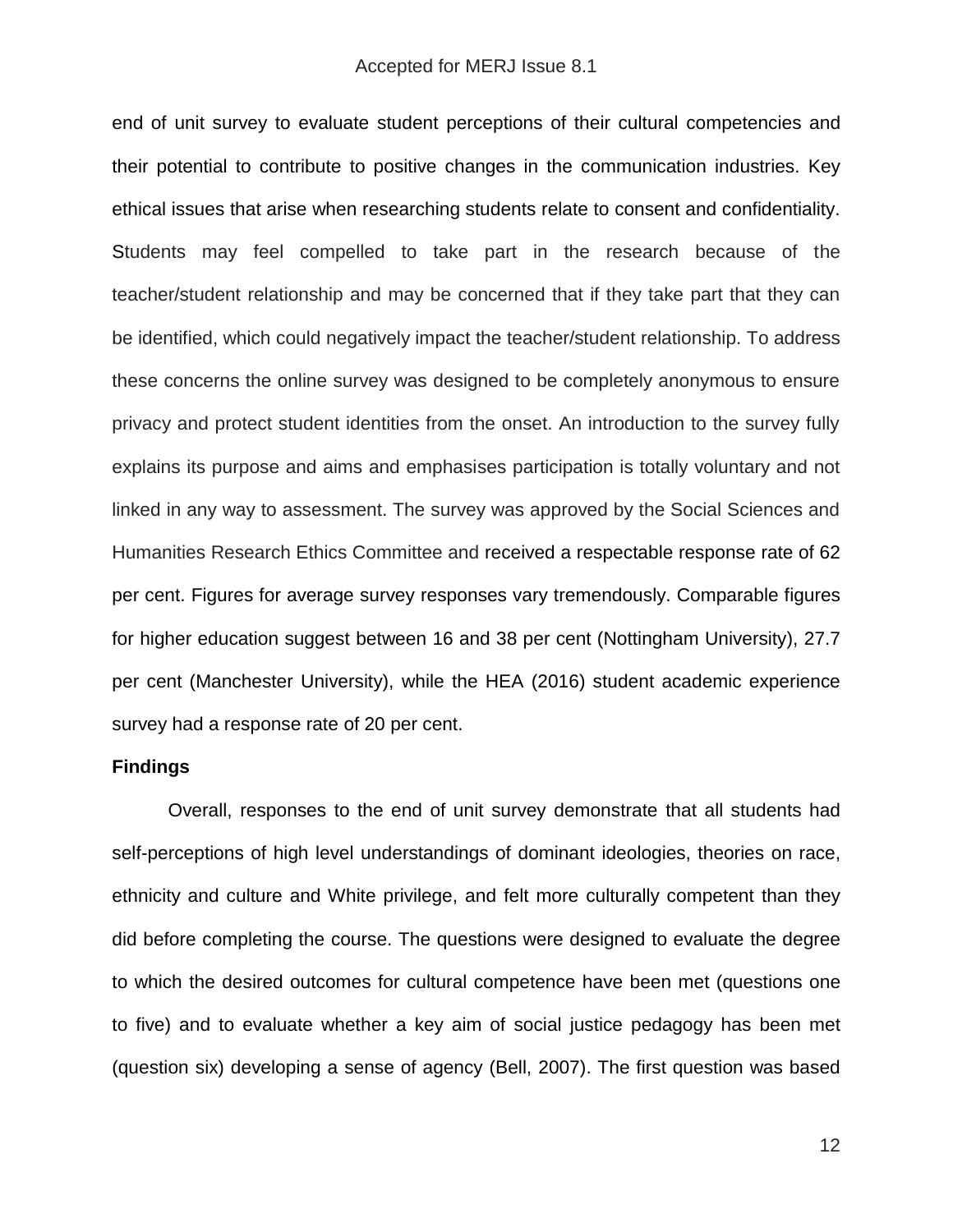around students' understanding of the critical theories and concepts covered on the course that function as important tools for critical analysis. The responses (see Fig 1) demonstrate that all students perceive themselves to be highly knowledgeable of critical theories and concepts. This is important since critical paradigms can aid students in identifying hidden inequalities and encourage them 'to be deconstructive, to question, and to problematize issues' (Mwthehwa-Sommers, 2014: 21).



## Fig 1 Critical tools of analysis

The second question is specifically focused on students' understanding of dominant ideologies. The responses (see Fig 2) demonstrate that all students perceive themselves to be highly knowledgeable of how dominant ideologies impact racialized groups.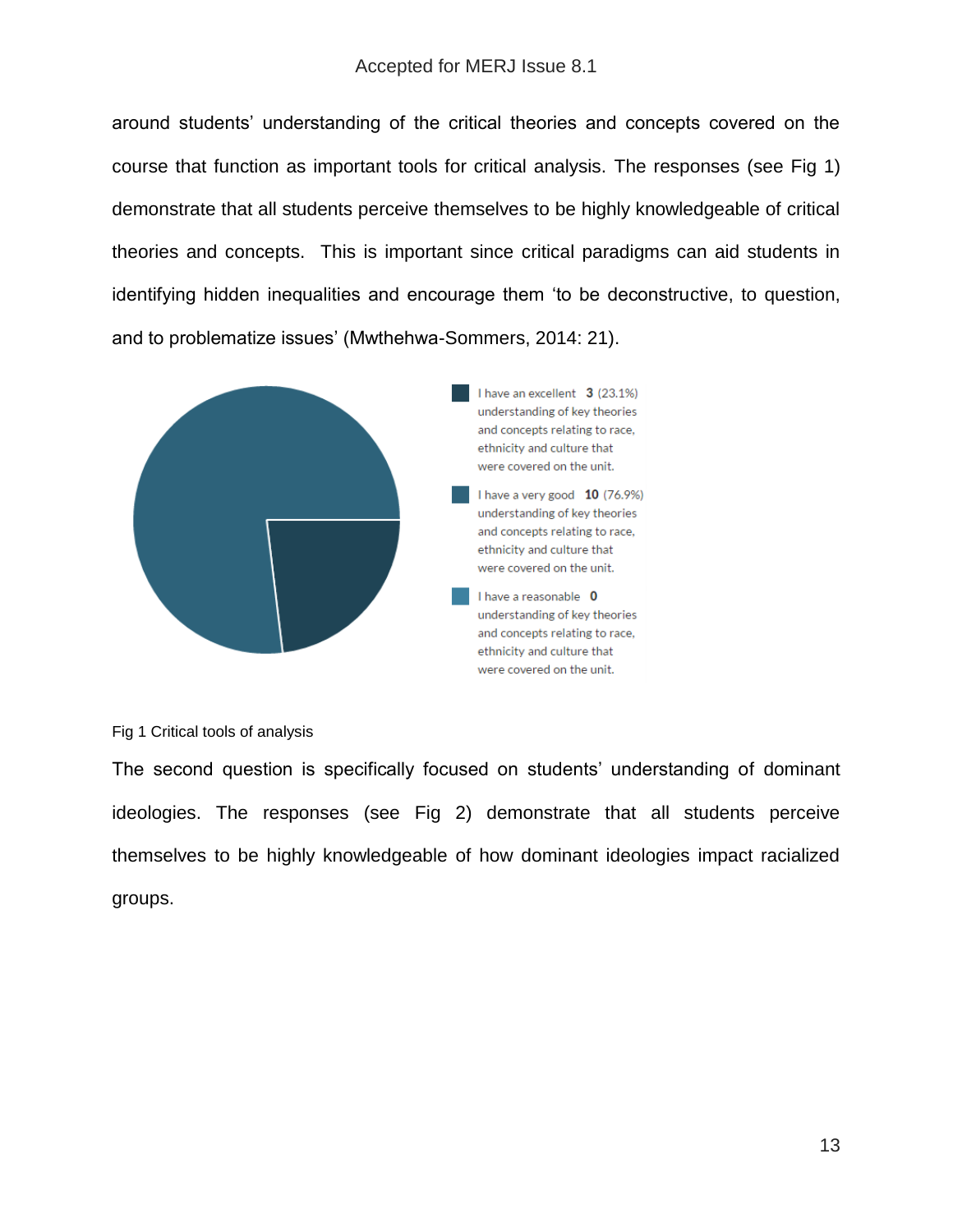

#### Fig 2 Dominant ideologies

A key focus of the course is helping students develop nuanced understandings of how dominant ideologies on race, ethnicity and culture influence cultural representations in the media that often perpetuate stereotypes. It is argued that the ultimate aim in teaching cultural competence should be social justice, which would be incomplete without the inclusion of content on racism (Kumagai and Lypson, 2009) given its persistence and prevalence in society. The third question is focused on students' understanding of White privilege. The responses (see Fig 3) demonstrate that most students perceive themselves to have an excellent understanding of this concept. Being able to analyse dominant group privilege is one of the desired outcomes of cultural competence (Amico, 2015). At the start of the lecture on Whiteness, nearly all of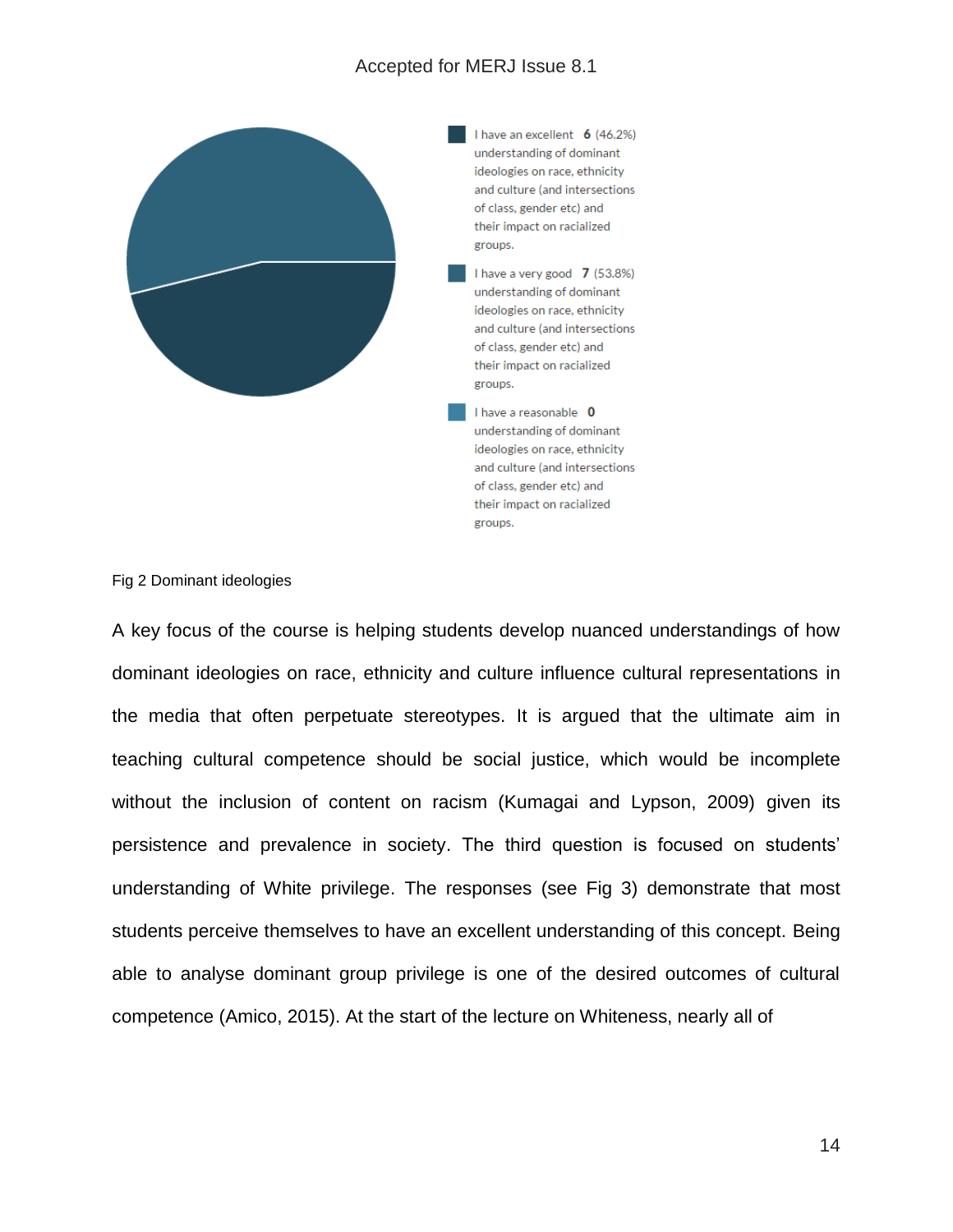

Fig 3 White privilege

the students stated that this was the first occasion on which they were taught this concept during the four years of their degree. This underlines the importance of incorporating the study of Whiteness into the unit since most students have no awareness of White privilege because 'their textbooks reinforce the innocence of whiteness' (Leonardo, 2004:138) and the prevalence of a colour-blind ideology masks the impact of race and White privilege (Scharrer and Ramasubramanian, 2015). Question four is focused on students' perceptions of their discursive skills in analysis and critique. The responses (see Fig 4) demonstrate that all students feel confident in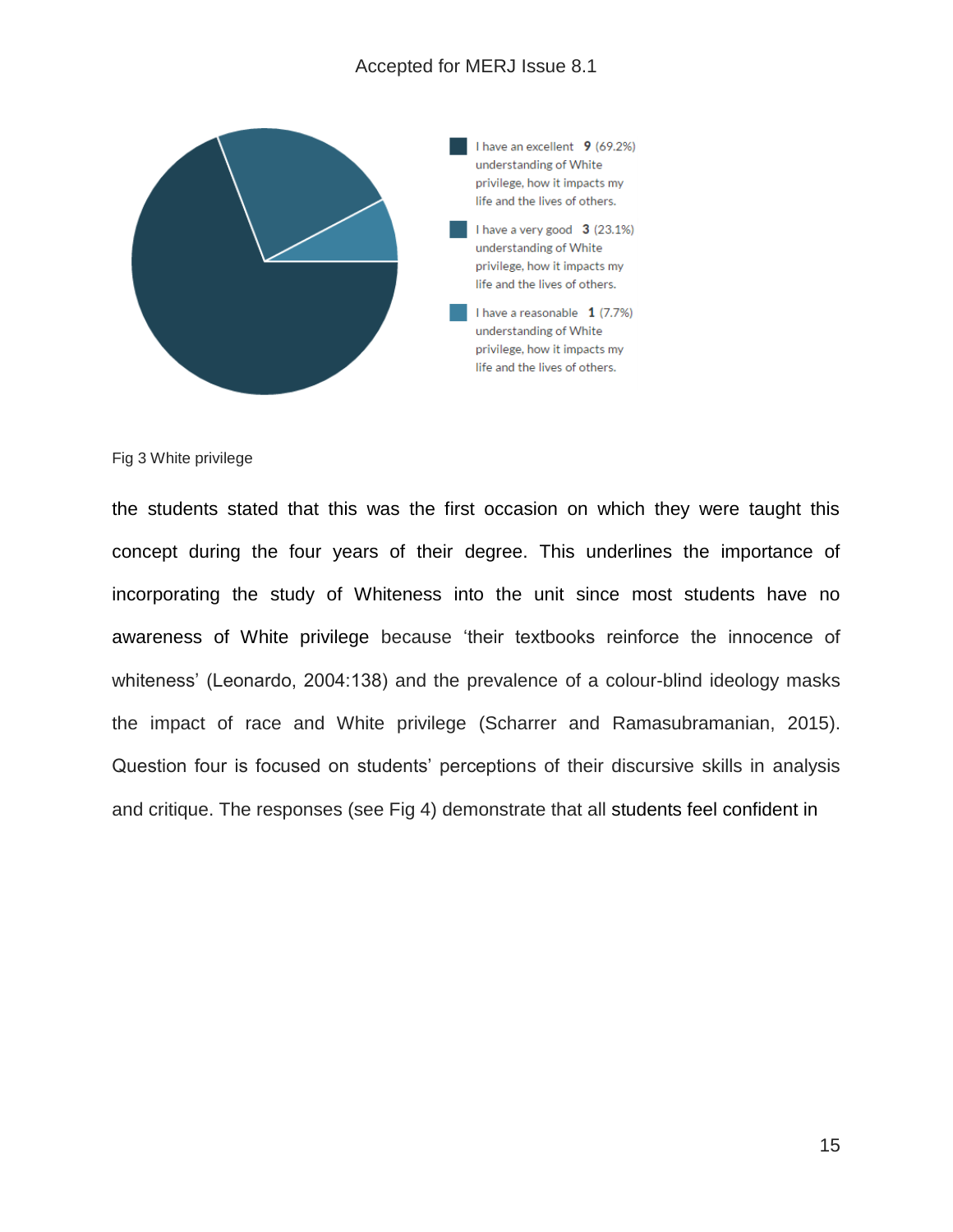

#### Fig 4 Critiquing issues

critiquing issues around race, ethnicity and culture in communications practice. The dialogical orientation of the seminars provided students with several opportunities to analyse and discuss examples they brought to class of problematic racialized representations. Over the duration of the course students became more accustomed to articulating complex ideas. The recording of the radio programme helped students appreciate the value of oral skills that might be used in team settings in communications-based employment. Advocacy is a key component of social transformation and reflects a sense of agency, or 'belief in the capacity of people as agents who can act to transform their world' (Bell, 2007: 13). Question five is focused on students' perceptions of their cultural competencies. The responses (see Fig 5) indicate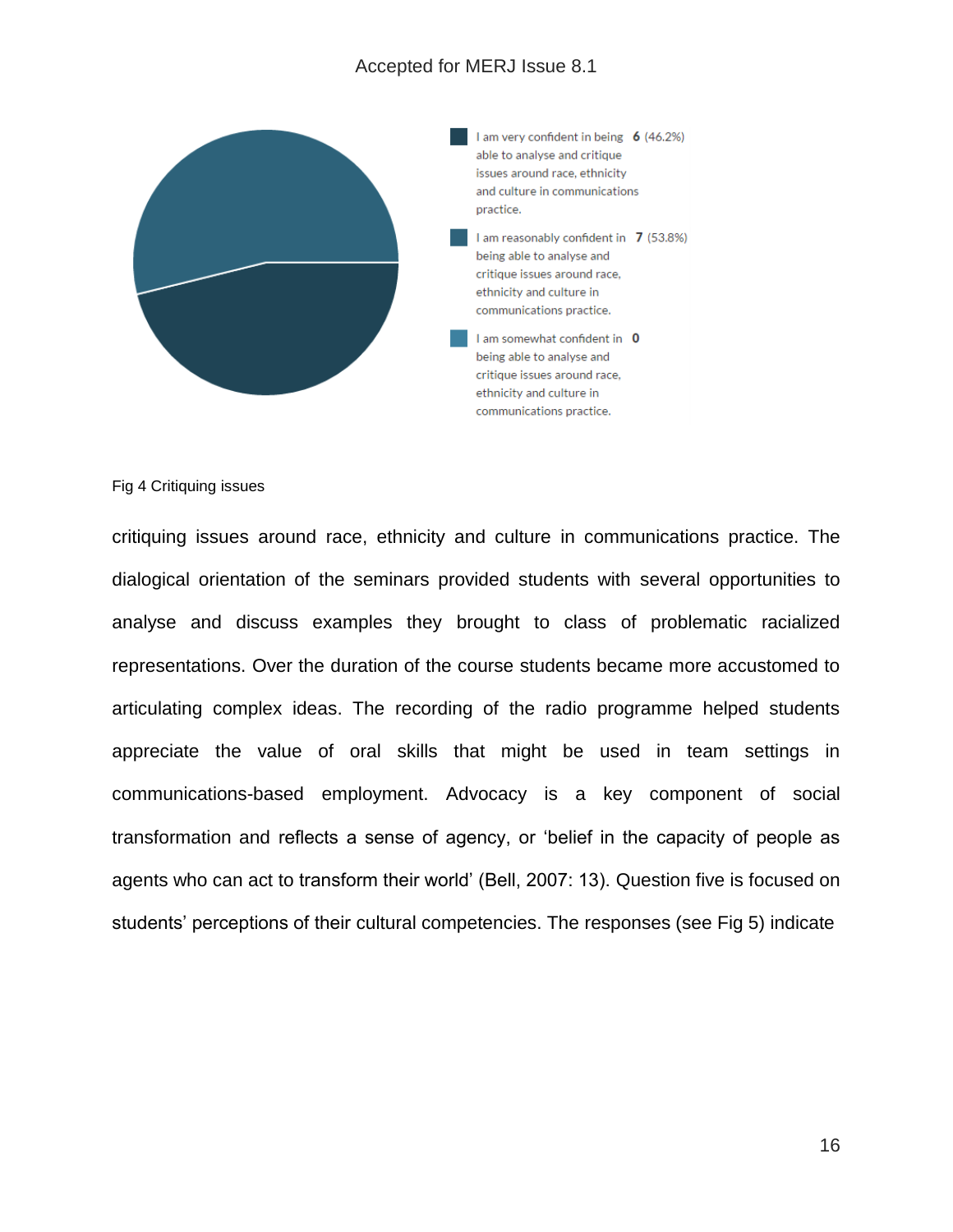

Fig 5 Cultural competence

that most students feel more culturally competent than they did at the start of the course. This is significant because cultural competence is not merely about the acquisition of knowledge but is 'a type of thinking and knowing — a critical consciousness — of self, others and the world' (Kumagai and Lipson, 2009:783). Question six is focused on students' confidence in implementing changes in future employment. The responses (see Fig 6) show almost all of the students felt confident that they could contribute to improvement in the representation of people of colour, with the majority of respondents believing those changes would be significant. This is a good indicator that the unit has succeeded in helping students develop critical perspectives on communications practice that inspire 'actions directed toward social change' (Bell, 2007: 13).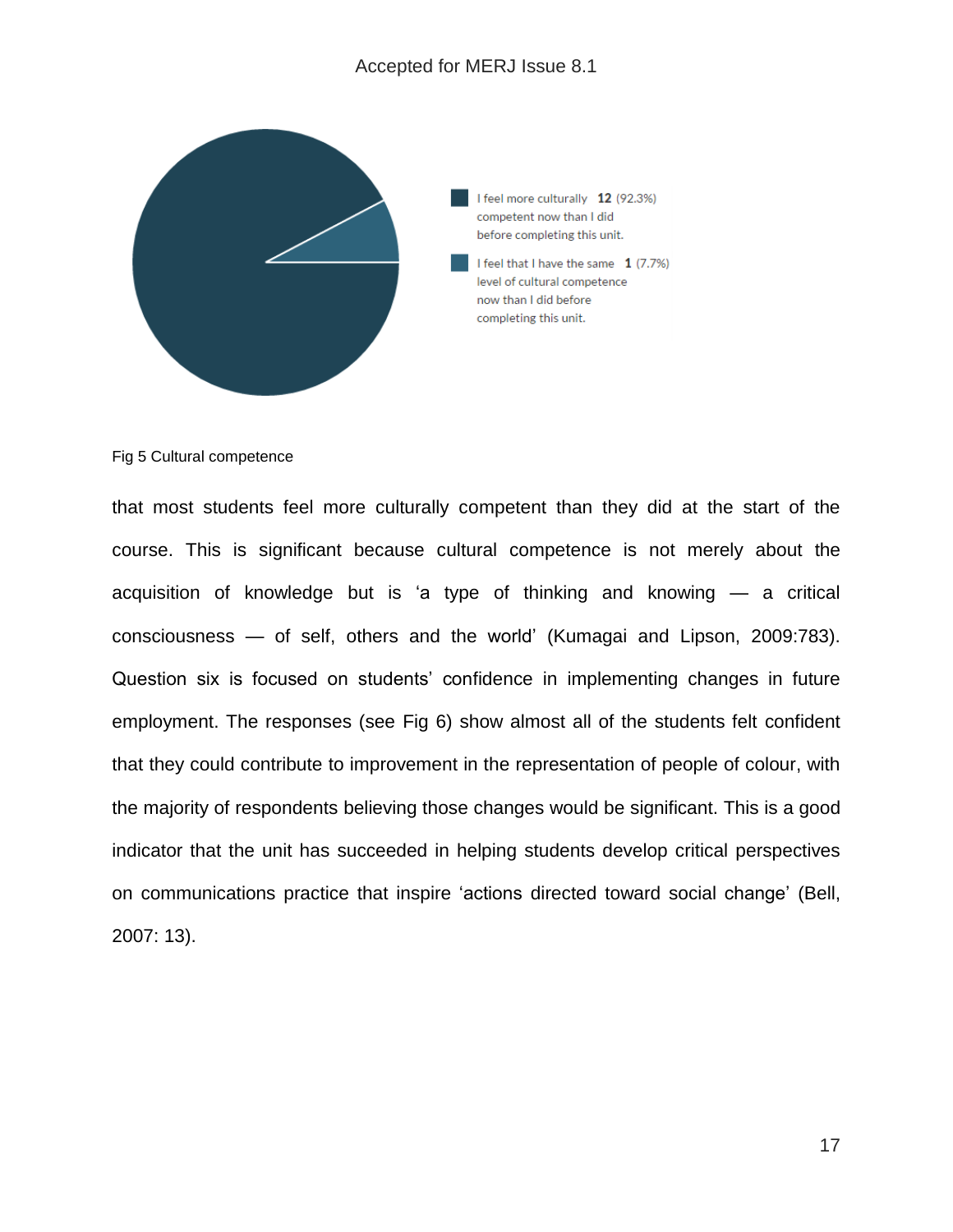

Fig 6 Social change

#### **Discussion**

The findings demonstrate that the Media Inequality unit meets recommended outcomes for the development of cultural competencies advocated by Amico (2015), who suggests that the overall aim in teaching and learning focused on cultural competence, should be 'to help students move from where they are positioned at the start to somewhere new that represents growth and self-actualization' (ibid.;27). Helping students develop awareness of how culture shapes attitudes and behaviour, how different ethnic groups live and exist within different social contexts and to develop awareness of individual prejudices are all arguably important in the development of cultural competencies (Seelman et al., 2009).

Three key goals for social justice education are to 'increase personal awareness, expand knowledge and encourage action', according to Bell and Griffin (2007:70). They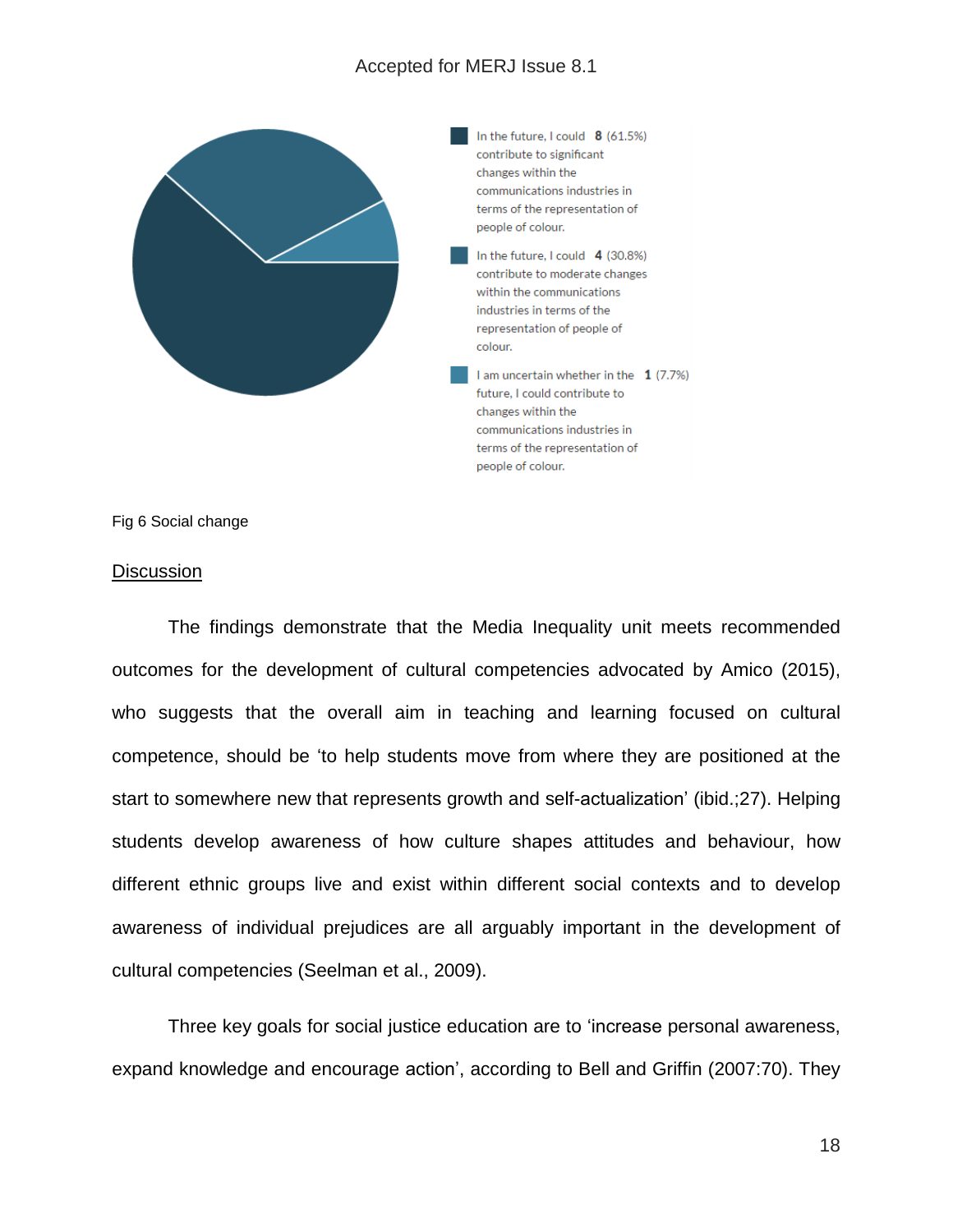argue that by increasing personal awareness students better understand how their own socialization and social identities can contribute to assumptions and prejudices and how their membership of a particular ethnic group can confer privilege, which results in disadvantage for others outside this group. Expanding knowledge is best achieved through the inclusion of historical social and economic factors that reflect the evolution of oppression. Most students perceived themselves to have an excellent understanding of White privilege, its impact on their own life and the lives of others. This suggests that the goals of increased personal awareness and expansion of knowledge have been met. That most students felt confident in contributing to significant changes within the communication industries suggests that the goal of encouraging action has been met.

# **Conclusion**

The Media Inequality unit was designed in response to the NUS (2012) call for 'liberation' — actively tackling structural inequalities in society, to be embedded in the curriculum alongside equality and diversity. Former NUS Black Students' Officer Kanja Sesay, suggests that liberating the curriculum can play 'an important role in the fight against racism' (NUS, 2012:5). The unit was also developed in response to global and national imperatives, including strategies to tackle racial inequalities in society and new widening participation guidelines. This article demonstrates through the Media Inequality case study, how teachers in media higher education can design and deliver more inclusive teaching based on the principles of social justice education, that prepares students to become active agents of change in the communication industries, where representations of race, ethnicity and culture are often deeply problematic.

#### References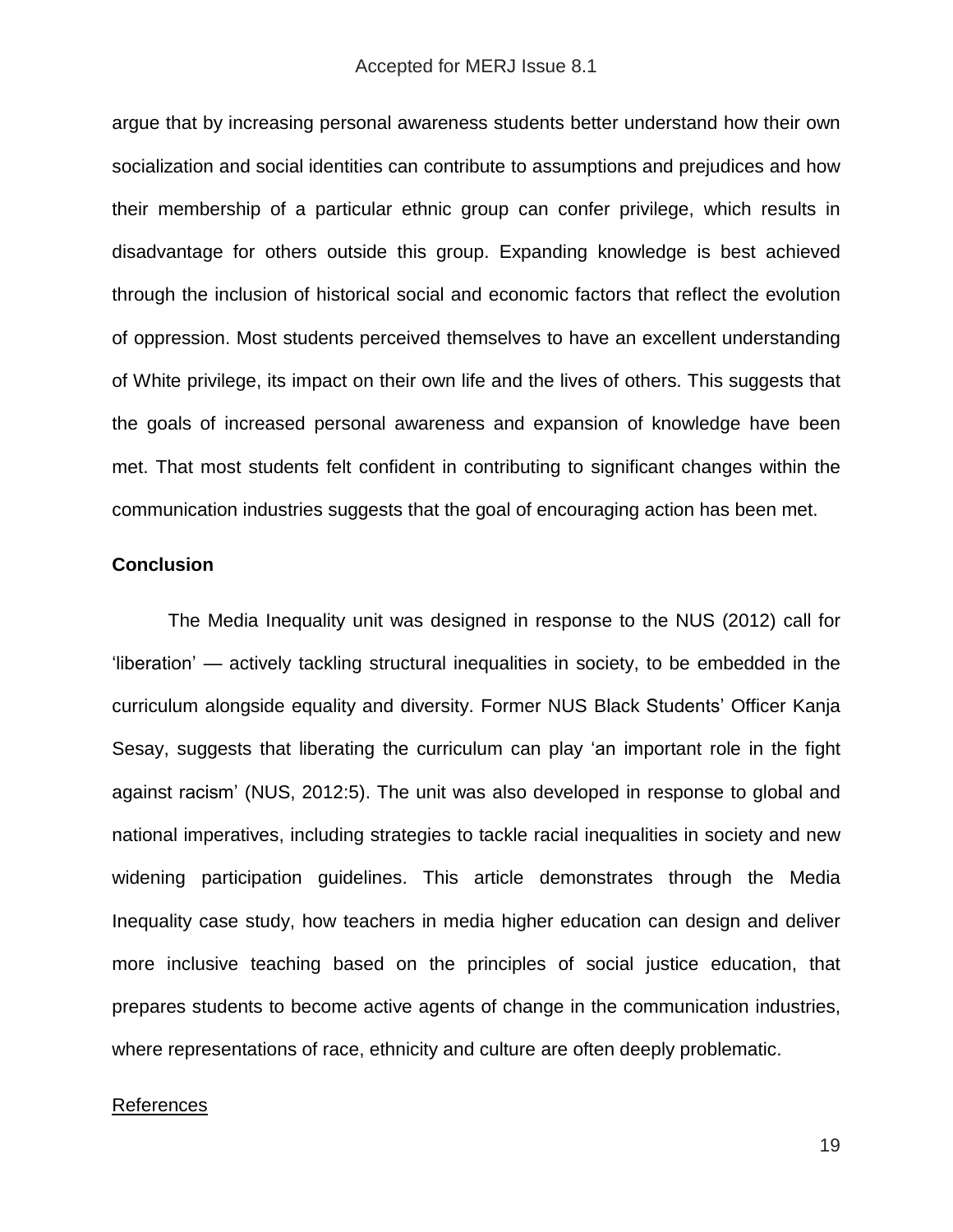Aldridge, D. P., 2000. On race and culture: Beyond Afrocentrism, Eurocentrism to cultural democracy. In: Sociological Focus, 33 (1), 95-107.

Alfred, M. V., 2001. Expanding Theories of Career Development: Adding the Voices of African American Women in the White Academy. In: Adult Education Quarterly. 51, 108- 127.

Amico, R. P., 2015. Anti-Racist Teaching. London: Routledge.

Bell, L.A., 2007. 'Theoretical Foundations for Social Justice Education'. In: Maurianne Adams, Lee. A. Bell and Pat Griffin, eds, Teaching for Diversity and Social Justice. London: Routledge, 1-14.

Bell, LA., and Griffin, P., 2007. 'Designing Social Justice Education Courses'. In: Maurianne Adams, Lee. A. Bell and Pat Griffin, eds, Teaching for Diversity and Social Justice, London: Routledge, 67-87.

Bell, L. A., Love, B.J., and Roberts, A., 2007. 'Racism and White Privilege Curriculum Design. In: Maurianne Adams, Lee. A. Bell and Pat Griffin, eds, Teaching for Diversity and Social Justice, London: Routledge, 123-144.

Biggs, J., and Taggs, C., 2003. 'Teaching to How Students Learn'. In: Teaching for Quality Learning at University, (4th ed) Buckingham: The Society for Research into Higher Education and Open University Press, 16-33.

Bowman, N.A., 2011. Promoting Participation in a Diverse Democracy: A Meta-Analysis of College Diversity Experiences and Civic Engagement. In: Review of Educational Research. 81(1), 29-68.

Blay, Y., 2008. All the 'Africans' Are Men, All the 'Sistas' are 'American' But Some Of Us Resist: Realising African Feminism(s) as an Africological Research Methodology. In: Journal of Pan African Studies. 2(2),58-73.

Blessinger, P., 2016. Creating a Culture of Inclusion in Higher Education. In: University World News, (435). Retrieved from

<http://www.universityworldnews.com/article.php?story=20161102112722844>

Brockbank, A., and Mc Gill, I., 1998. Facilitating Reflective Learning in Higher Education; Buckingham: The Society for Research into Higher Education and Open University Press.

Connor, H., Tyers, C., Modood, T., and Hillage, J. 2004. Why the Difference? A Closer Look at Higher Education Minority Ethnic Students and Graduates: Department for Education and Skills.

Cross, T.L., 1989. Towards a Culturally Competent System of Care: A Monograph on Effective Services for Minority Children Who Are Severely Emotionally Disturbed. Washington DC: Georgetown University Child Development Center.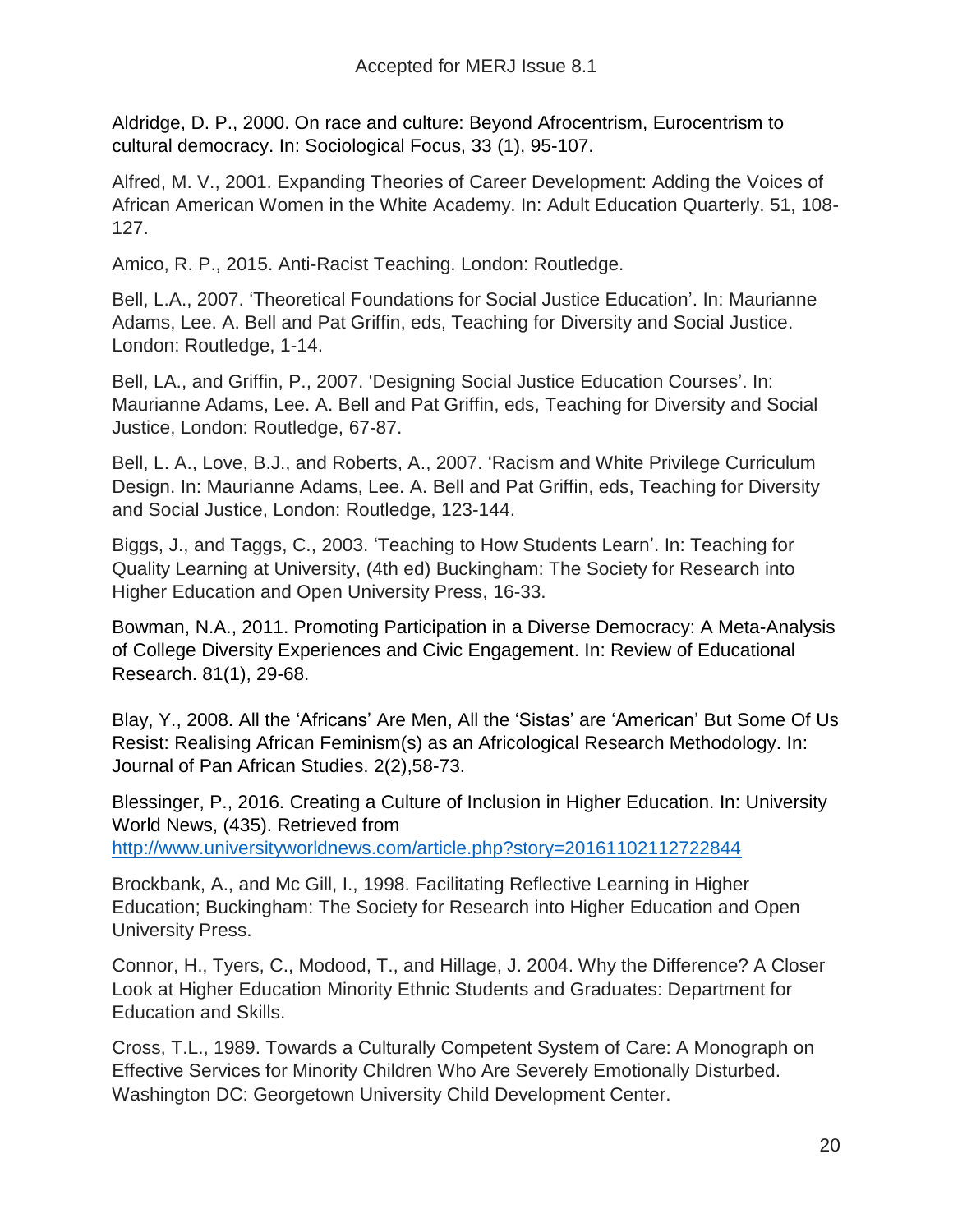Crucefix, L., 2013. Analyzing How Racial Groups Appear in TV Ads. In: University of Toronto News. Retrieved from [https://www.utoronto.ca/news/analyzing-how-racial](https://www.utoronto.ca/news/analyzing-how-racial-groups-appear-tv-ads)[groups-appear-tv-ads](https://www.utoronto.ca/news/analyzing-how-racial-groups-appear-tv-ads)

Darder, A., 1994. Institutional Research as a Tool for Cultural Democracy. In: New Directions for Institutional Research. (81), 21-34.

Einfeld, A., and Collins, D., 2008. The Relationships Between Service-Learning, Social Justice, Multicultural Competence, and Civic Engagement. In: Journal of College Student Development. 49(2), 95-109.

Esposito, J., and Swain, A. N., 2009. Pathways to Social Justice: Urban Teachers' Uses of Culturally Relevant Pedagogy as a Conduit for Teaching for Social Justice. In: Penn GSE Perspectives on Urban Education. 6 (1), 38-48.

Eze, E. C., (ed.). 1997. Race and the Enlightenment: A Reader. New York: Wiley-Blackwell.

Ladson-Billings, G., 1995. Toward a Theory of Culturally Relevant Pedagogy. In: American Educational Research Journal. 32 (3), 465-491.

HEA. 2016 Student Academic Experience Survey. York: Higher Education Academy. Retrieved from [http://www.hepi.ac.uk/wp-content/uploads/2016/06/Student-Academic-](http://www.hepi.ac.uk/wp-content/uploads/2016/06/Student-Academic-Experience-Survey-2016.pdf)[Experience-Survey-2016.pdf](http://www.hepi.ac.uk/wp-content/uploads/2016/06/Student-Academic-Experience-Survey-2016.pdf)

HM Government. 2010. The Equality Strategy: Building a Fairer Britain. Retrieved from [https://www.gov.uk/government/uploads/system/uploads/attachment\\_data/file/85301/eq](https://www.gov.uk/government/uploads/system/uploads/attachment_data/file/85301/equality-strategy-large-print.pdf) [uality-strategy-large-print.pdf](https://www.gov.uk/government/uploads/system/uploads/attachment_data/file/85301/equality-strategy-large-print.pdf)

Hackman, H., 2006. Five Essential Components for Social Justice Education. In: Equity and Excellence in Education. 38,103-109.

HESA. 2015. 2013/14 First Year Students By Ethnicity. Retrieved from <https://www.hesa.ac.uk/free-statistics>

Jackson, L., 2008. Dialogic Pedagogy For Social Justice: A critical examination. In: Studies in Philosophy and Education. 27 (2-3), 137-148.

Kumagai, A.K., and Lypson, M.L., 2009. Beyond Cultural Competence: Critical Consciousness, Social Justice, and Multicultural Education. In: Academic Medicine. 84 (6), 782-787.

Martin, S.K., 1993. White Coffee: Colonial Discourse in (Postcolonial) Australian Advertising. In: Meanjin, 52(3), 509.

Mighty, E.J., 2001. Teaching For Inclusion: The Challenges and Opportunities of Diversity in the Classroom. In: Focus on University Teaching and Learning. 11(1), 1-8.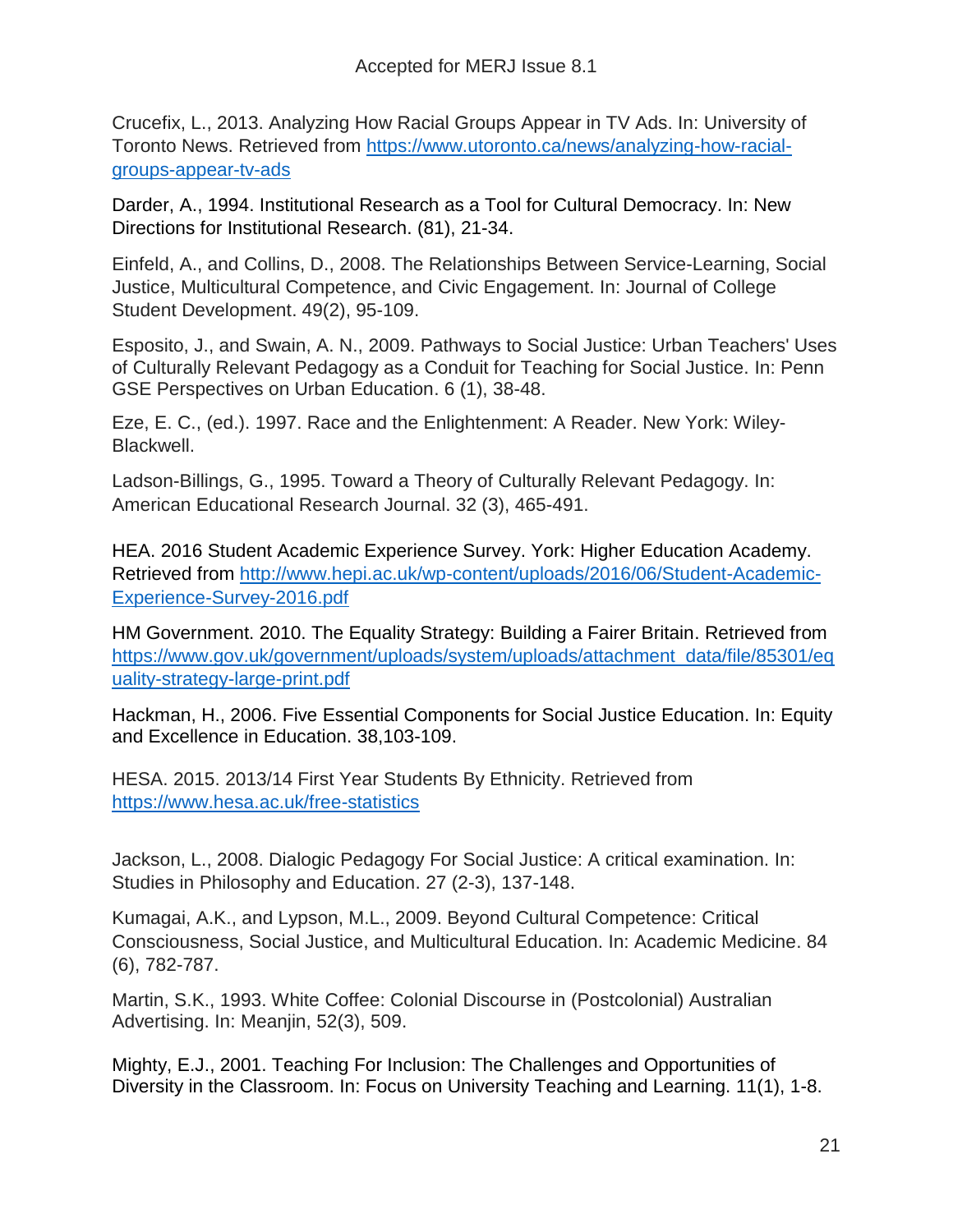Mthethwa-Sommers, S., 2014. What Is Social Justice Education? In: Somers, S, ed, Narratives of Social Justice Educators. Springer International Publishing, 7-23.

NUS. 2011. Liberation, Equality and Diversity in the Curriculum. Retrieved from [http://www.dmu.ac.uk/documents/about-dmu-documents/quality-management-and](http://www.dmu.ac.uk/documents/about-dmu-documents/quality-management-and-policy/academic-quality/programme-approval-management/programme-approval-validation-revalidation/equality-liberation-curriculum.pdf)[policy/academic-quality/programme-approval-management/programme-approval](http://www.dmu.ac.uk/documents/about-dmu-documents/quality-management-and-policy/academic-quality/programme-approval-management/programme-approval-validation-revalidation/equality-liberation-curriculum.pdf)[validation-revalidation/equality-liberation-curriculum.pdf](http://www.dmu.ac.uk/documents/about-dmu-documents/quality-management-and-policy/academic-quality/programme-approval-management/programme-approval-validation-revalidation/equality-liberation-curriculum.pdf)

Palmer, E., 2014. Strutt and Parker 'Racist' Advert of Dancing Black Man Withdrawn. In: International Business Times. Retrieved from [http://www.ibtimes.co.uk/strutt-parker](http://www.ibtimes.co.uk/strutt-parker-racist-advert-dancing-black-man-withdrawn-1475952)[racist-advert-dancing-black-man-withdrawn-1475952](http://www.ibtimes.co.uk/strutt-parker-racist-advert-dancing-black-man-withdrawn-1475952)

Paris, D., 2012. Culturally Sustaining Pedagogy: A Needed Change in Stance, Terminology, and Practice. In: Educational Researcher. 41(3), 93-97.

Scharrer, E., and Ramasubramanian, S., 2015. Intervening in the Media's Influence On Stereotypes of Race and Ethnicity: The role of Media Literacy Education. In: Journal of Social Issues, 71(1),171-185.

Seeleman, C., Suurmond, J. and Stronks, K., 2009. Cultural Competence: A Conceptual Framework for Teaching and Learning. In: Medical Education. 43(3), 229-237.

Seiter, E., 1990. Different Children, Different Dreams: Racial Representation in Advertising 1. In: Journal of Communication Inquiry, 14 (1), 31-47.

Sims, M., 2007. Not Enough Understanding: Student Experiences Of Diversity in UK Universities. London: Runnymede.

Taylor, J., 1997. Racialized Representations in British and American Advertising. In: Area, 29 (2), 160-171.

University of Manchester Teaching and Learning Support Office. Unit Surveys. Retrieved from <http://www.tlso.manchester.ac.uk/news/bulletins/january2014/>

 $\overline{a}$ 

University of Nottingham Survey Unit. What response rate can I get? Retrieved from <http://www.nottingham.ac.uk/survey-unit/surveyFAQs.htm>

<sup>&</sup>lt;sup>i</sup> The term 'BME' is problematised and acknowledged as contested since it homogenizes people from a variety of different ethnic and cultural backgrounds and reproduces unequal power relations where White is not a visible marker of identity and is therefore a privileged identity. The use of this term only serves to perpetuate racial inequality by maintaining White ethnic identity as privileged, since 'White' is never named as an identity, it continues to be normative so that people of colour only exist in a marginalised position that is de-centred by Whiteness. The term BME is only used in this article in reference to statistical data to avoid confusion. Elsewhere the term 'people of colour' as used in the USA is preferred, because while it homogenises, it is inclusive to all non-White people and does not include 'minority' — a term that places non-Whites in a subordinate position to those racialized as White. The alternative term racialized minorities' is also used. While also a term that homogenises, it draws attention to the fact